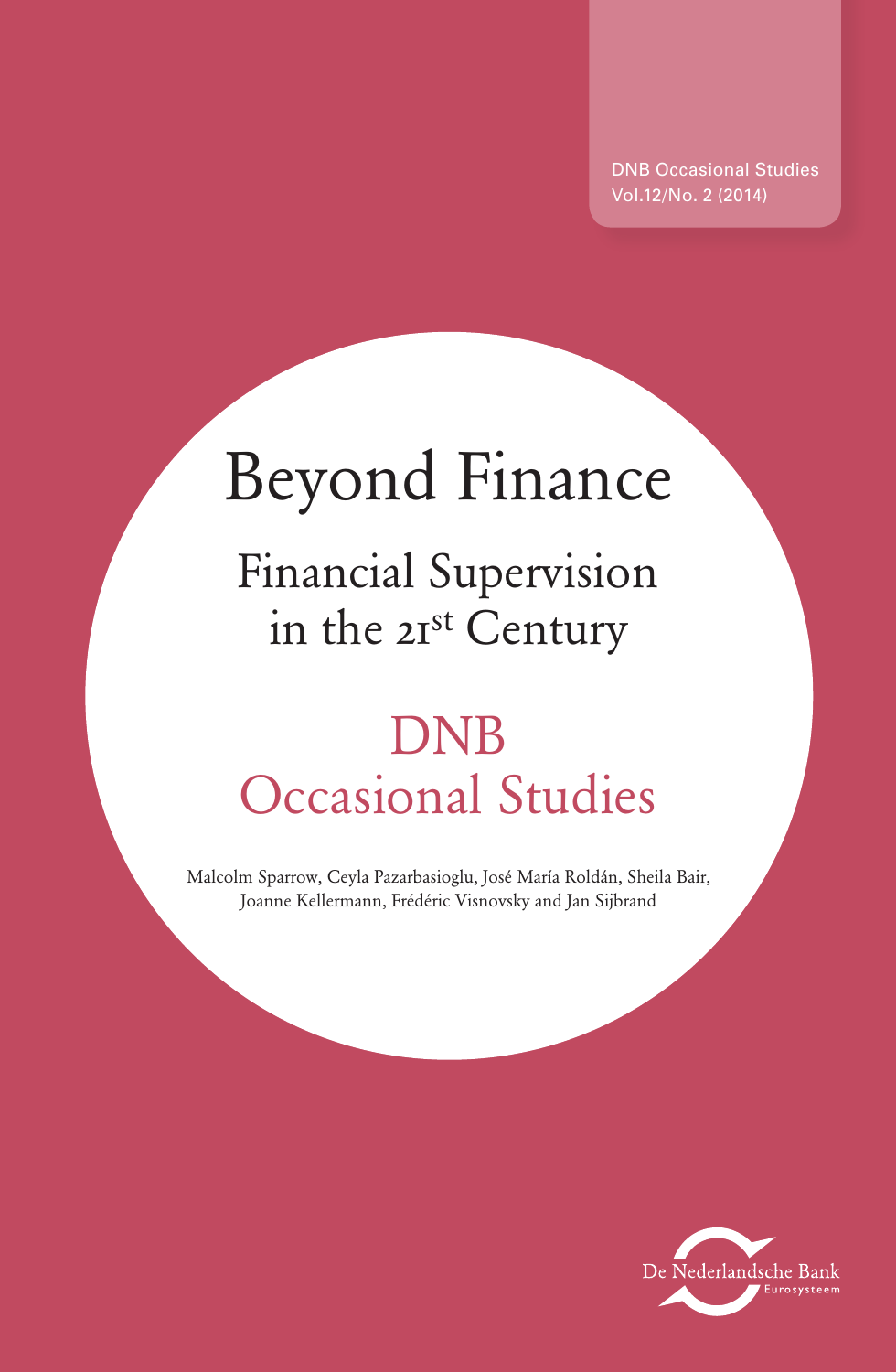#### *Central bank and prudential supervisor of financial institutions*

©2014 De Nederlandsche Bank NV

*Contributors*

Malcolm Sparrow, Ceyla Pazarbasioglu, José María Roldán, Sheila Bair, Joanne Kellermann, Frédéric Visnovsky and Jan Sijbrand

The aim of the Occasional Studies is to disseminate thinking on policy and analytical issues in areas relevant to the Bank. The articles in this Occasional Study are based on the contributions of the speakers at the seminar 'Financial Supervision in the 21st Century', held at De Nederlandsche Bank (DNB) in December 2013. Views expressed are those of the individual speakers and do not necessarily reflect official positions of De Nederlandsche Bank. The editor of this Occasional Study is Geert Dekker.

*Editorial Committee* Jakob de Haan (chairman), Edmond Vrancken, Lieneke Jansen (secretary)

*Organising committee Financial Supervision in the 21st Century at DNB* Edmond Vrancken, Margriet Groothuis, Brigitte Penders, Linda van Reenen-Hovenier

All rights reserved. No part of this publication may be reproduced, stored in a retrieval system, or transmitted in any form by any means, electronic, mechanical, photocopy, recording or otherwise, without the prior written permission of the Nederlandsche Bank.

Subscription orders for DNB Occasional Studies and requests for specimen copies should be sent to:

De Nederlandsche Bank NV Communications P.O. Box 98 1000 AB Amsterdam The Netherlands Internet: www.dnb.nl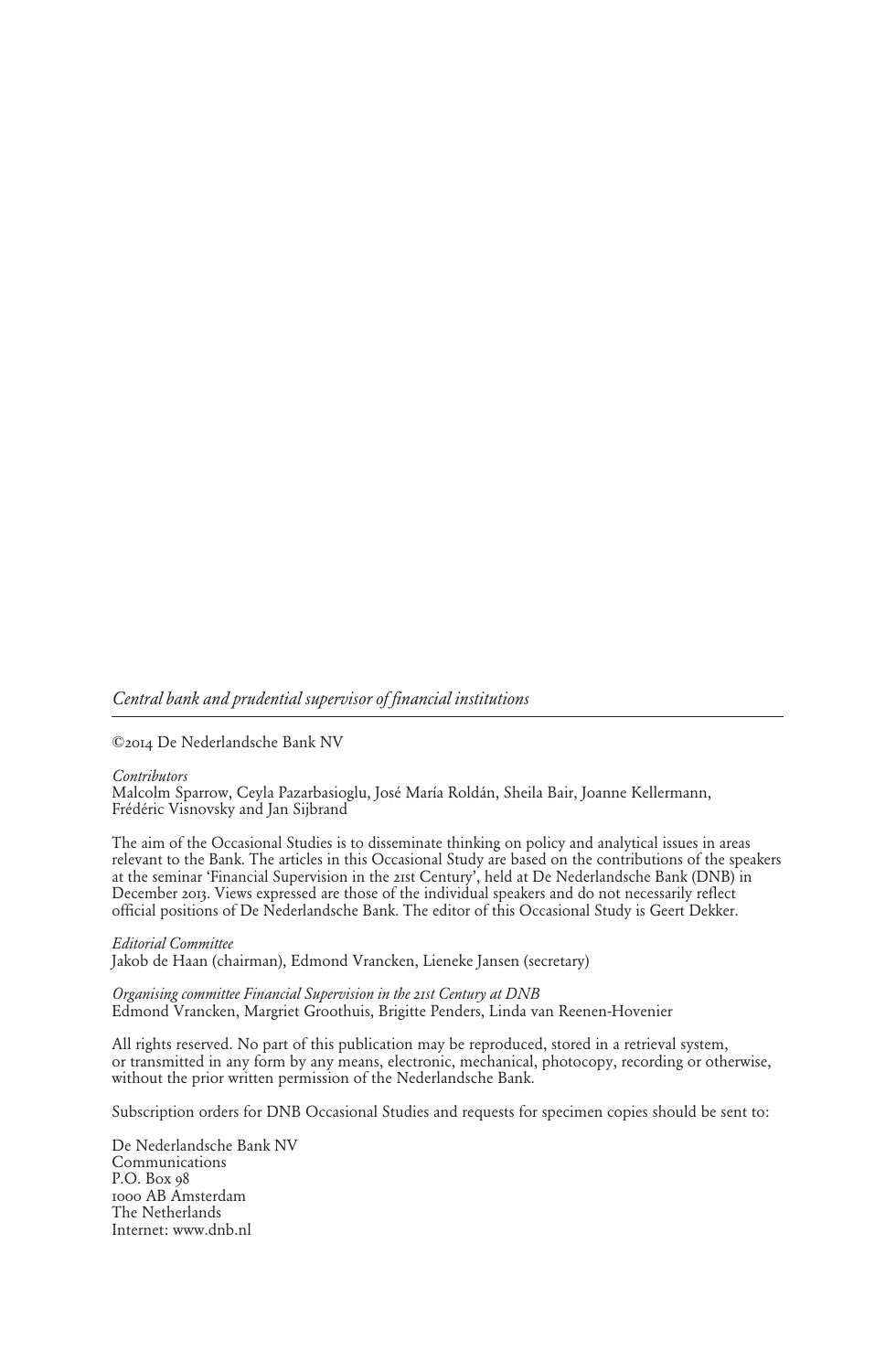## Occasional Studies

Vol.12/No. 2 (2014)

*Malcolm Sparrow, Ceyla Pazarbasioglu, José María Roldán, Sheila Bair, Joanne Kellermann, Frédéric Visnovsky and Jan Sijbrand*

## Beyond Finance

Financial Supervision in the 21st Century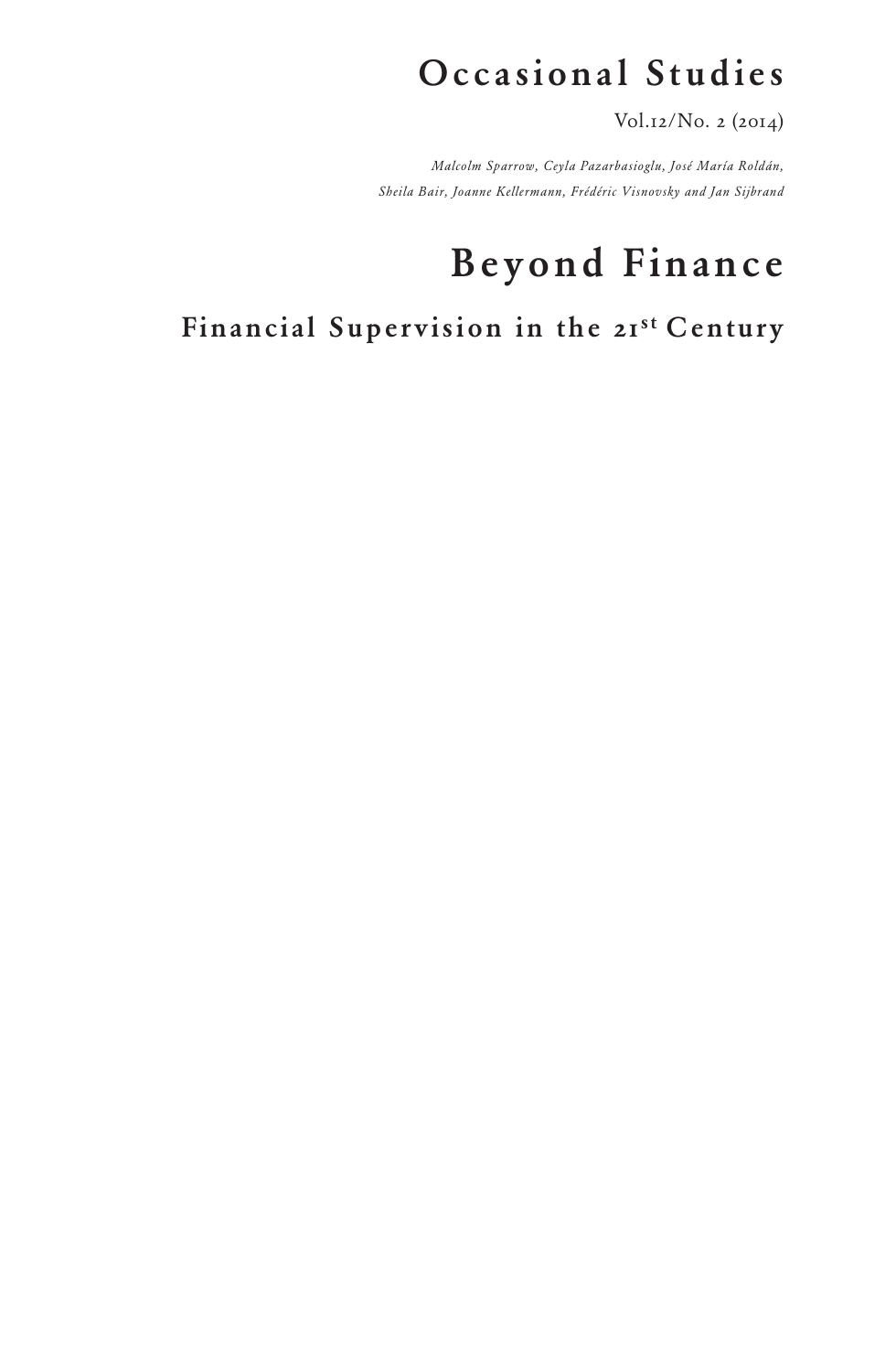### **Contents**

- 1. Introduction 7
- 2. Malcolm Sparrow: What does it mean to be a risk-based regulator? 9
- 3. Ceyla Pazarbasioglu: Prevention in times of calm; intervention in times of turbulence 15
- 4. José María Roldán: When facing problems, the passage of time seldom helps 19
- 5. Sheila Bair: In the fight against short-termism, independence is essential 23
- 6. Joanne Kellermann: Long-termism is an attitude 27
- 7. Frédéric Visnovsky: The story behind the balance sheet must be understood in detail 31
- 8. Jan Sijbrand: There's nothing wrong with risks as long as they are taken consciously 37
- 9. Concluding remarks 39

About the contributors 41

About the book: Financial Supervision in the  $21<sup>st</sup>$  Century  $45$ 

Publications in this series as from January 2003 47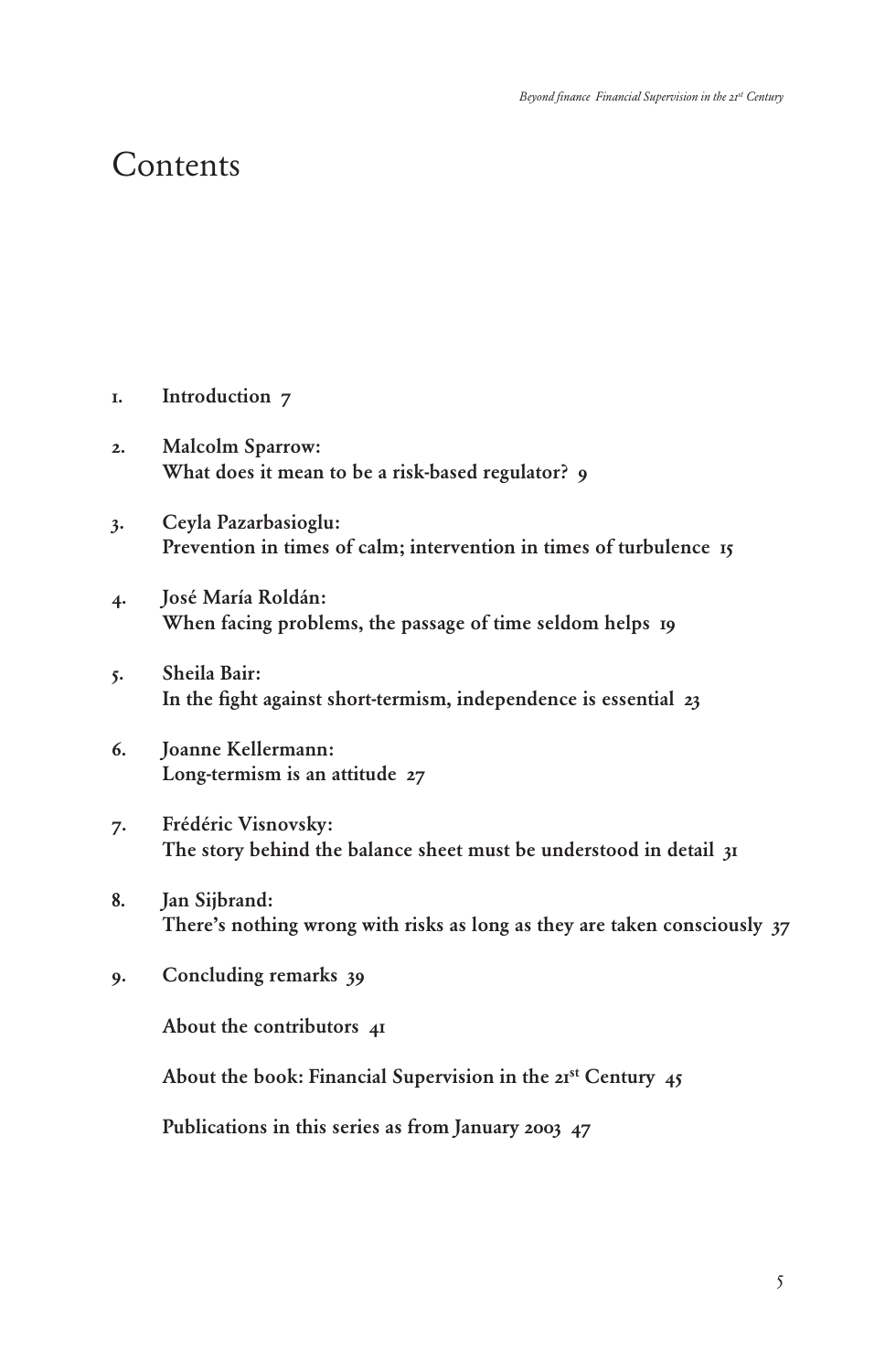## 2. Malcolm Sparrow: What does it mean to be a risk-based regulator?

*Take a few steps back and look at where you are. Am I doing what's needed? Am I doing what I think a regulator ought to do? Malcolm Sparrow, Professor in the Practice of Public Management at Harvard, asks these questions (and many others) to regulators in the financial sector. He claims not to have a theory and he makes no recommendations; he 'simply sketches the landscapes of the dilemmas' with which regulators are faced. In this article, he does this in three sections. He successively puts the mission, daily practice and the responsibilities of regulators under the magnifying glass.*

No regulator will argue with the fact that his job consists, at the very least, of combatting harmful and illegal practices. This is represented by the section in figure 1 in which the two circles overlap. The discussion about the extent of a regulator's mission becomes interesting outside that intersection: should regulators expected spend time on non-compliance issues that cause little or no harm? And should they tackle harms for which they have no rules and therefore may lack any formal authority?

I regularly ask regulators which way would they lean if they had half a working day left over per week, after tackling all the issues that lie in the intersection. On what would they focus their regulatory work in these extra hours: more compliance work, or more harm-reduction? 95 per cent say that they would choose the circle on the right: harm reduction.

In my view, this is reflective of the times in which we live. What is the ordinary citizen concerned about? His attention is more focused on disasters, accidents, and other risk areas where citizens expect governments to provide some protection… These are events in which the first question to be asked is not whether rules have been infringed and, if so, which rules. The question is rather how the suffering caused by these events can be prevented, reduced, mitigated, or otherwise relieved. These are risk control issues first, and legal issues if and only if law turns out to be a useful tool in the business of controlling them.

Explicitly embracing the 'expert' model of regulation (i.e. choosing the frame provided by the right hand circle) means putting aside the notion that, for regulators,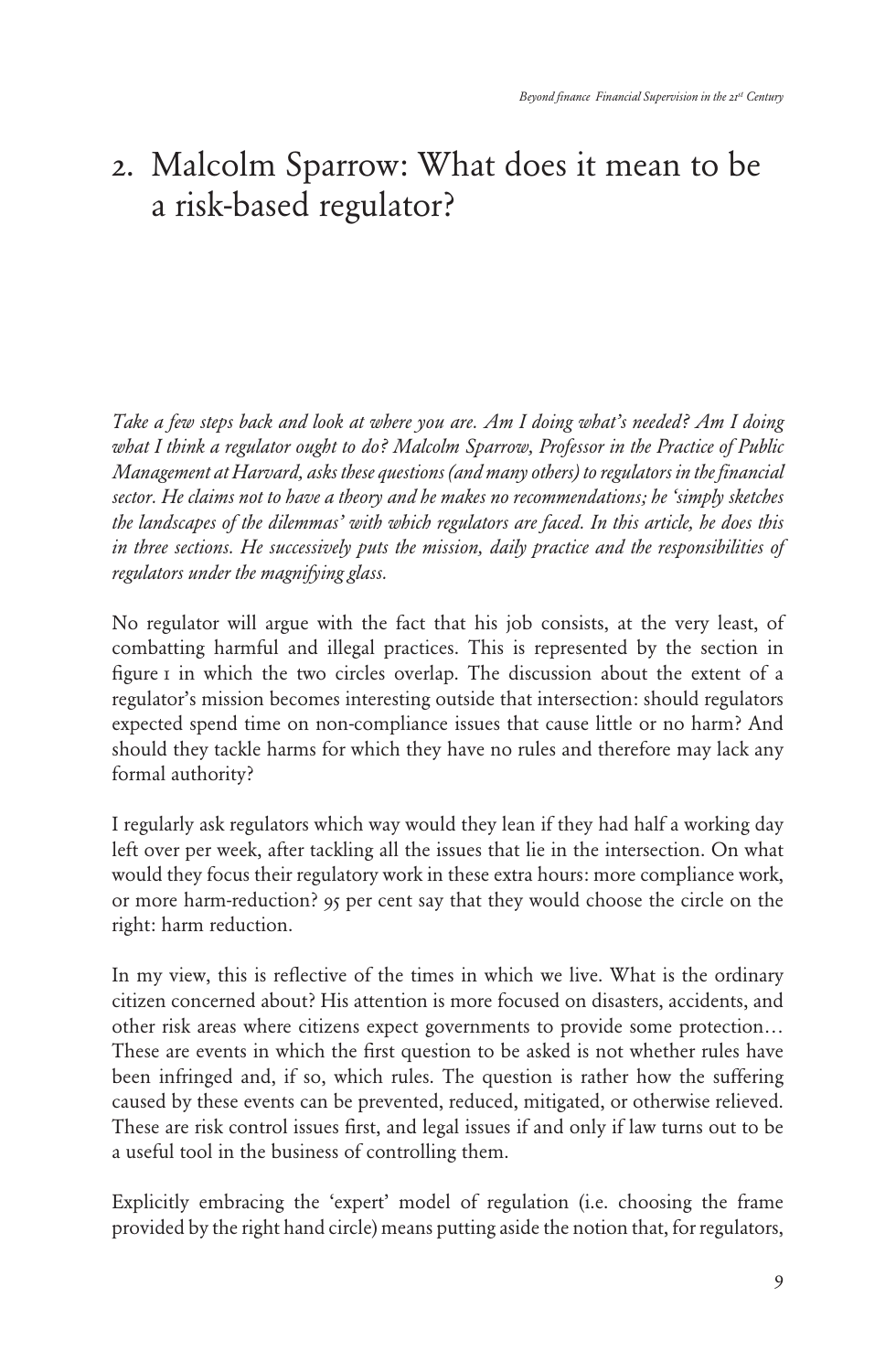

'the law is master'. Instead, the law becomes one tool amongst many, part of a larger toolkit incorporating a multiplicity of methods for influencing behaviors and reducing risks. Of course, adopting the expert frame brings with it the danger that regulators will be accused of acting outside their mandate of circumnavigating the democratic process. Quite commonly, regulators who have done excellent work in risk identification and control, when challenged, quickly resort back to the left hand circle – the legal model of regulation – to justify their actions and satisfy demands for accountability.

It would be good for regulators to be clear what position they occupy with respect to these two different frames; and to understand if they are moving in any particular direction, and why. One potential answer to the question 'what does it mean to be a risk-based regulator' might be 'to explicitly embrace the expert model, and thus orient one's efforts around the task of risk-control'. For a regulatory body traditionally focused on rules and compliance, that would constitute a profound change, with far-reaching implications.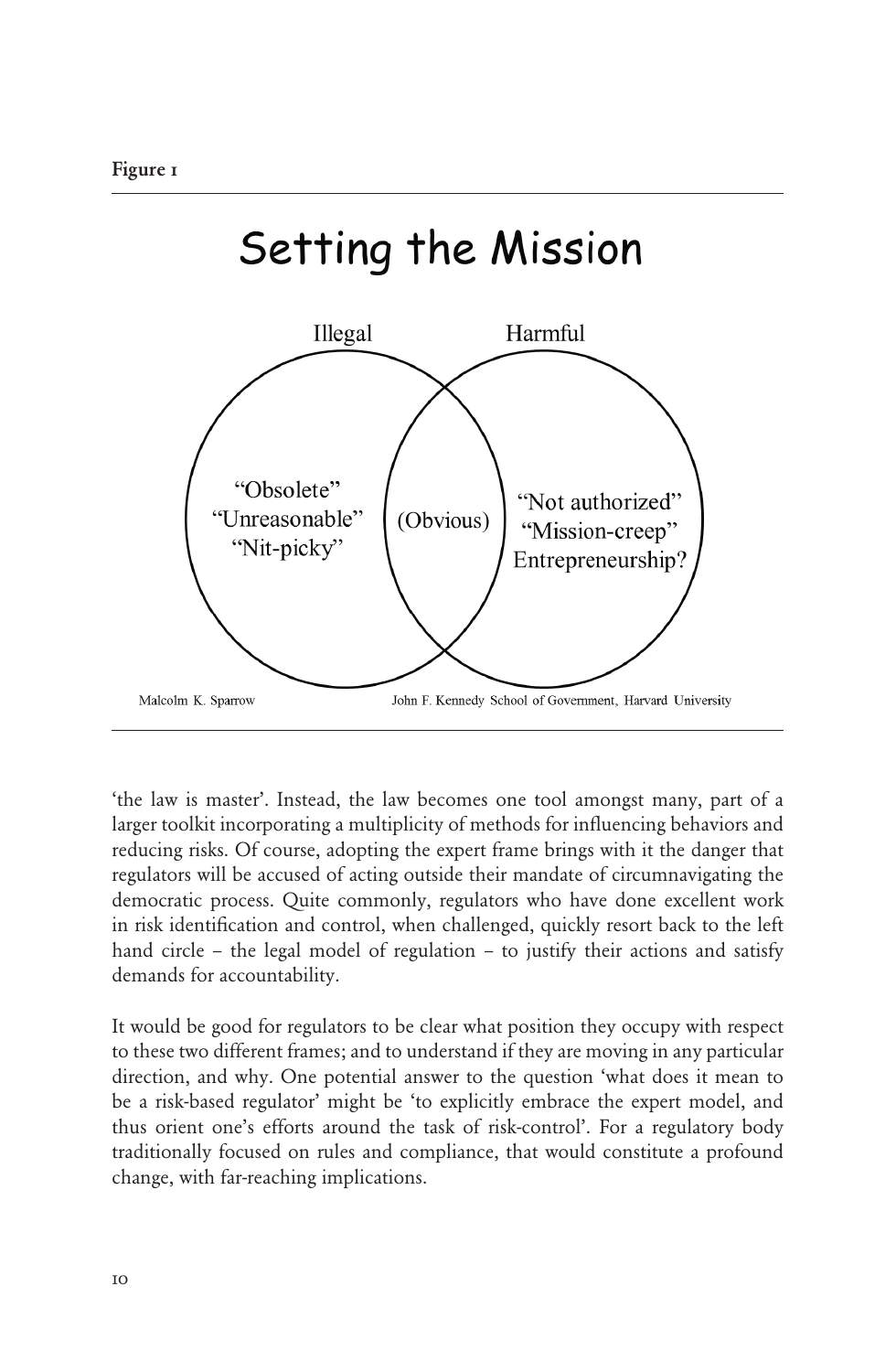The second dilemma that I want to discuss concerns the balance between programcentric work and problem-centric work. Figure 2 illustrates two rather different modes of organizational behavior. They both start in the bottom right hand quadrant, where some general class of harm – human trafficking, corruption, environmental pollution, financial instability, etc. – is deemed insufficiently controlled. It is a macro-level, general problem, and it exists in the outside world.

The program-centric route first establishes a general theory ('what is our general approach?'), defining what government will do and it constructs major functional units (i.e. audit, investigations, education, etc.) and core processes. These core programs and processes belong in the top right quadrant. Then, the work had to be split up and handed out, which is generally done using classic matrix style functional and geographic organizational structures.

The alternate route to action passes instead through the bottom left hand quadrant, where specific risk concentrations are spotted, studied, carefully described and then tackled one by one. This 'problem-centric' approach often bypasses the core programs and standard approaches, and produces innovative and tailor-made responses to specific issues.

#### Figure 2

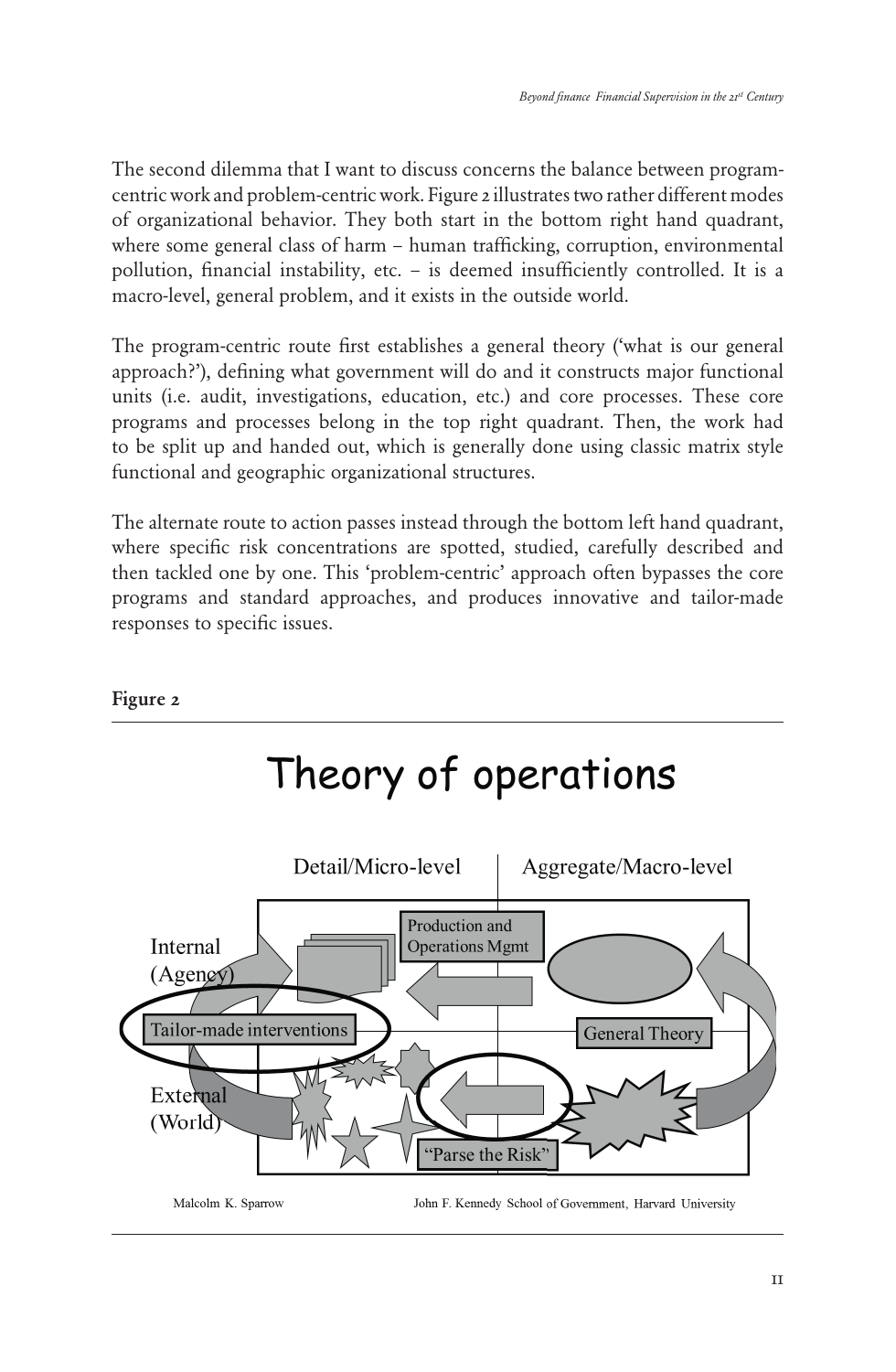The state-of-the-art in terms of organizational theory for regulatory agencies involves figuring out the answers to three questions relating to these two quite different modes of conduct. First, how should problem-centric (or risk-based) be formally organized and supported? Second, how much of the work of the agency should flow through the two different modes? Thirdly, how do the two different types of work interact with each other, both inside the agency and in the experience of the regulated community?

Thirdly, I'd like to raise the question of where one chooses to place responsibility for various aspects of the risk-control task. Which parts of the job should the regulator take on, and which should be delegated to the industry? Splitting the riskcontrol task into three crude phases – risk identification, risk analysis and design (of interventions) and finally implementation – and placing these firmly in the hands of either government or of industry, provides us with a range of different permutations. These permutations relate rather closely with different regulatory structures.

Figure 3 shows four different regulatory structures, which differ primarily in the ways in which these parts of the risk-control task have been allocated.

#### Figure 3

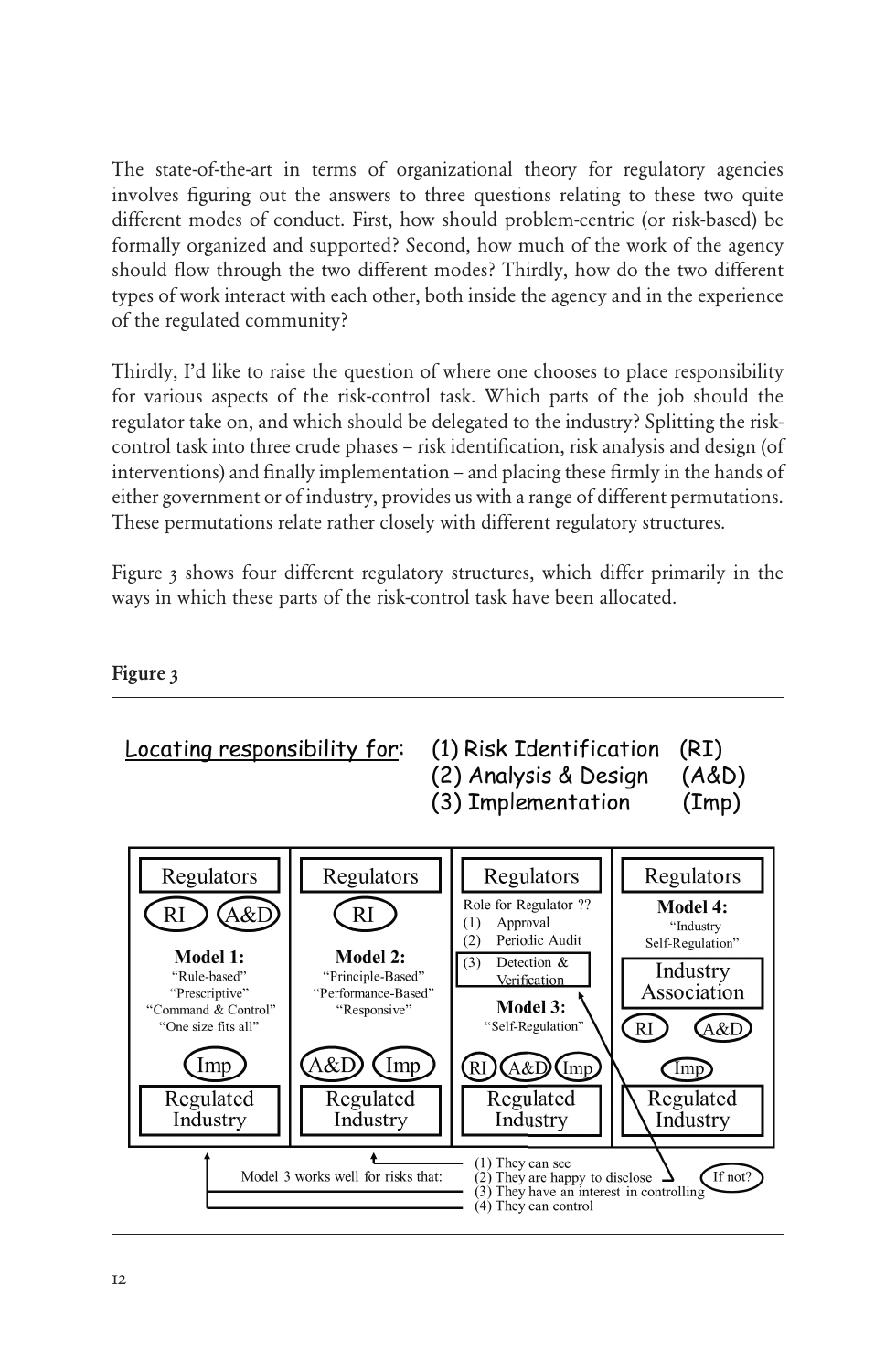If risk-identification (RI) and risk-analysis and design (A&D) are the responsibility of the regulator and the institutions are responsible only for the implementation (Imp) of the measures designed by the regulator, this is referred to as rule-based or prescriptive regulation. Pressure to move away from this first model result from diversity within the industry (i.e. the realization that one size really does not fit all), and the need to accommodate technical innovation more readily (i.e. the realization that rules evolve too slowly and therefore do not keep up). As a result of these pressures, we see various types of performance-based regulation, where the industry is trusted to conduct its own analysis of the risks the regulator is concerned about, and the regulator holds industry accountable for the results rather than for compliance with prescribed rules. This shift is also intended to give new emphasis to the spirit, rather than the letter, of the law.

High-tech industries push further, claiming they know their own risks better than government, and hence they should be trusted with the risk-identification piece as well. Under the third model, companies are expected to run their own risk-management systems, and regulators audit the risk-management program periodically to make sure it is operating effectively.

Finally, a fourth model emerges when companies band together, seeking economies of scale and negotiating power, and form association that conduct various aspects of the risk-control task on their behalf. Such associations tend not to use enforcement (they generally lack any enforcement powers) and rely on promulgating guidelines and standards instead. They can act as a buffer between industry and government, and they are more kindly disposed towards the industry, being a creation of it.

There are variants of these four basic models, of course. Some parts of the riskcontrol task can be contracted out to third parties, as happened in the case of credit rating agencies, for example. Also, any of these tasks can be shared, done in collaboration between industry and government, rather than being unambiguously placed either up or down. Sharing one or more of these tasks produces several varieties of what some call 'co-regulation'. Finally, the jurisdictional structure (shown in the chart as a single layer) is often in fact multi-layered, making the question of where to place which aspects of the risk-control task all the more important, as well as more complex. Regulators need to be masters of all these different structures, understanding their strengths and weaknesses, and better able to pick the right model for various classes of risk.

#### *Concluding remarks*

In these very brief comments I have chosen three out of the multiplicity of dilemmas with which regulators are confronted. Regard these as diagnostic devices. Clamp these frames down on your organization and see what they show you.